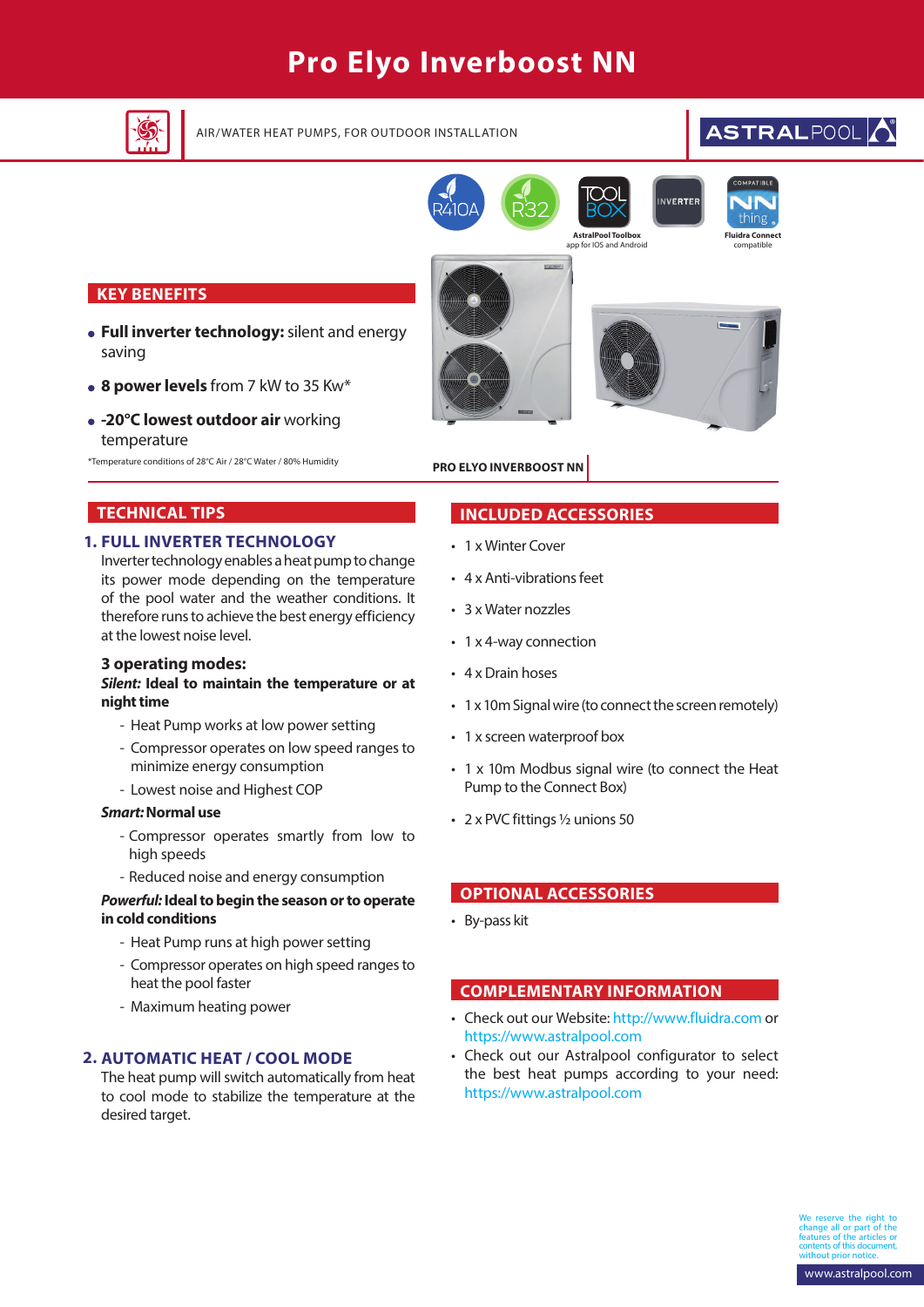# **Pro Elyo Inverboost NN**



AIR/WATER HEAT PUMPS, FOR OUTDOOR INSTALLATION **BEAT ALLY ASTRAL POOL** 

#### **TECHNICAL CHARACTERISTICS - Pro Elyo Inverboost NN**

|                     | <b>MODELS</b>                                             |                | 7 kW<br><b>PRO ELYO</b><br><b>INVERBOOST</b><br><b>NN</b> | 9 kW<br><b>PRO ELYO</b><br><b>INVERBOOST</b><br>$\mathsf{NN}$                                                               | <b>11 kW</b><br><b>PRO ELYO</b><br><b>INVERBOOST</b><br>$\mathsf{NN}$ | <b>14 kW</b><br><b>PRO ELYO</b><br><b>INVERBOOST</b><br><b>NN</b> | <b>16 kW</b><br><b>PRO ELYO</b><br><b>INVERBOOST</b><br><b>NN</b> | <b>20 kW</b><br><b>PRO ELYO</b><br><b>INVERBOOST</b><br>NN | <b>26 kW</b><br><b>PRO ELYO</b><br><b>INVERBOOST NN</b> | 26 kW Tri<br><b>PRO ELYO</b><br><b>INVERBOOST</b><br><b>NN</b> | 35 kW<br><b>PRO ELYO</b><br><b>NVERBOOST</b><br>NN | 35 Kw Tri<br><b>PRO ELYO</b><br><b>INVERBOOST</b><br><b>NN</b> |  |  |
|---------------------|-----------------------------------------------------------|----------------|-----------------------------------------------------------|-----------------------------------------------------------------------------------------------------------------------------|-----------------------------------------------------------------------|-------------------------------------------------------------------|-------------------------------------------------------------------|------------------------------------------------------------|---------------------------------------------------------|----------------------------------------------------------------|----------------------------------------------------|----------------------------------------------------------------|--|--|
|                     | <b>CODES</b>                                              |                | 71676                                                     | 71677                                                                                                                       | 71678                                                                 | 71679                                                             | 71680                                                             | 71681                                                      | 71682                                                   | 68821                                                          | 68822                                              | 68823                                                          |  |  |
|                     | Indicativepoolvolume <sup>(1)</sup>                       | m <sup>3</sup> | $\leq$ 26                                                 | $\leq$ 35                                                                                                                   | $\leq 60$                                                             | $\leq 66$                                                         | $\leq 85$                                                         | $\leq$ 120                                                 | $\leq$ 132                                              | $\leq$ 135                                                     | $\leq 160$                                         |                                                                |  |  |
|                     | Refrigerant fluid                                         |                |                                                           |                                                                                                                             |                                                                       | R32                                                               |                                                                   |                                                            |                                                         |                                                                | <b>R410A</b>                                       |                                                                |  |  |
|                     | Refrigerant fluid<br>quantity                             | Kg             | 0,65                                                      | 0,7                                                                                                                         | 0,75                                                                  | 1,1                                                               | 1,5                                                               | 1,9                                                        | $\overline{2}$                                          | 3,8                                                            |                                                    | $\overline{4}$                                                 |  |  |
|                     | Defrosting mode                                           |                |                                                           | Reverse cycle                                                                                                               |                                                                       |                                                                   |                                                                   |                                                            |                                                         |                                                                |                                                    |                                                                |  |  |
|                     | Cooling mode                                              |                |                                                           | $\sqrt{}$ (Automatic)                                                                                                       |                                                                       |                                                                   |                                                                   |                                                            |                                                         |                                                                |                                                    |                                                                |  |  |
| <b>GENERAL</b>      | Heating priority<br>(filtration control)                  |                |                                                           | $\sqrt{}$                                                                                                                   |                                                                       |                                                                   |                                                                   |                                                            |                                                         |                                                                |                                                    |                                                                |  |  |
| <b>DATA</b>         | Average water flow                                        | $m^3/h$        | 2,5                                                       | 3                                                                                                                           | 3,7                                                                   | $\overline{4}$                                                    | 5                                                                 | 6                                                          | 8                                                       |                                                                | 12                                                 |                                                                |  |  |
|                     | Water pressure loss                                       | Kpa(Bar)       | 12                                                        |                                                                                                                             | 14                                                                    |                                                                   | 15                                                                | 18                                                         | 20                                                      |                                                                | 25                                                 |                                                                |  |  |
|                     | Net weight                                                | kg             | 56                                                        | 68                                                                                                                          | 73                                                                    | 78                                                                | 98                                                                | 117                                                        | 128                                                     |                                                                |                                                    | 130                                                            |  |  |
|                     | Gross weight                                              | kg             | 68                                                        | 73                                                                                                                          | 78                                                                    | 83                                                                | 113                                                               | 135                                                        | 146                                                     |                                                                | 148                                                |                                                                |  |  |
|                     | Netdimension(WxDxH)                                       | mm             | 1008x380x577                                              |                                                                                                                             | 1050x440x709                                                          |                                                                   |                                                                   | 1050x450x870                                               | 1050x452x1295                                           |                                                                | 1050x460x1285                                      |                                                                |  |  |
|                     | Packingdim.(WxDxH)                                        | mm             | 1095x430x705                                              | 1130x470x850<br>1140x480x1010<br>1130x515x1430                                                                              |                                                                       |                                                                   |                                                                   |                                                            |                                                         |                                                                | 1140x500x1435                                      |                                                                |  |  |
|                     | Air blowing                                               |                | Horizontal                                                |                                                                                                                             |                                                                       |                                                                   |                                                                   |                                                            |                                                         |                                                                |                                                    |                                                                |  |  |
|                     | Outdoor / Indoor<br>installation                          |                | Outdoor                                                   |                                                                                                                             |                                                                       |                                                                   |                                                                   |                                                            |                                                         |                                                                |                                                    |                                                                |  |  |
| <b>INSTALLATION</b> | Hydraulicconnection mm                                    |                |                                                           | Ø50                                                                                                                         |                                                                       |                                                                   |                                                                   |                                                            |                                                         |                                                                |                                                    |                                                                |  |  |
|                     | Power cable length                                        | m              |                                                           | Χ                                                                                                                           |                                                                       |                                                                   |                                                                   |                                                            |                                                         |                                                                |                                                    |                                                                |  |  |
|                     | Recommendedpower<br>3x1,5<br>cable section <sup>(2)</sup> |                |                                                           |                                                                                                                             |                                                                       | 3x2,5                                                             |                                                                   | 3x4                                                        |                                                         | 5x2,5                                                          | 3x6                                                | 5x4                                                            |  |  |
|                     | Maximum operating<br>current                              | $\overline{A}$ | 6, 5                                                      | 8                                                                                                                           | 10                                                                    | 13                                                                | 15                                                                | 18,5                                                       | 23,5                                                    | 9                                                              | 32                                                 | 11,5                                                           |  |  |
| <b>ELECTRICAL</b>   | <b>Starting current</b>                                   | A              | - (Inverter, Soft Start)                                  |                                                                                                                             |                                                                       |                                                                   |                                                                   |                                                            |                                                         |                                                                |                                                    |                                                                |  |  |
| <b>DATA</b>         | Rated current                                             | Α              | 4.6                                                       | 5.9                                                                                                                         | 7.2                                                                   | 9.2                                                               | 10.5                                                              | 13.2                                                       | 17                                                      | 6.2                                                            | 22.9                                               | 8.4                                                            |  |  |
|                     | ElectricPowerSupply                                       | $\vee$         |                                                           | 380V/<br>380V/<br>220-240V/<br>220~240V / 50Hz or 60Hz / 1PH<br>50Hzor60Hz50Hzor60Hz<br>50Hz or<br>$/1$ PH<br>/3PH<br>60Hz/ |                                                                       |                                                                   |                                                                   |                                                            |                                                         |                                                                |                                                    |                                                                |  |  |
|                     | Casing                                                    |                |                                                           |                                                                                                                             |                                                                       |                                                                   |                                                                   | ABS                                                        |                                                         |                                                                |                                                    |                                                                |  |  |
|                     | Exchanger                                                 |                |                                                           |                                                                                                                             |                                                                       |                                                                   |                                                                   | Titanium                                                   |                                                         |                                                                |                                                    |                                                                |  |  |
|                     | <b>Expansion valve</b>                                    |                |                                                           |                                                                                                                             |                                                                       |                                                                   |                                                                   | Electronic                                                 |                                                         |                                                                |                                                    |                                                                |  |  |
|                     | Compressor                                                |                |                                                           |                                                                                                                             |                                                                       |                                                                   |                                                                   | <b>Inverter Rotary</b>                                     |                                                         |                                                                |                                                    |                                                                |  |  |
|                     | Fan                                                       |                |                                                           |                                                                                                                             |                                                                       |                                                                   |                                                                   | DC                                                         |                                                         |                                                                |                                                    |                                                                |  |  |
|                     | EQUIPMENT Number of Fan                                   | Unit           |                                                           |                                                                                                                             |                                                                       | $\mathbf{1}$                                                      |                                                                   |                                                            |                                                         | $\overline{2}$                                                 |                                                    |                                                                |  |  |
|                     | Anti-icing resistance                                     |                |                                                           |                                                                                                                             |                                                                       |                                                                   |                                                                   | On the condenser                                           |                                                         |                                                                |                                                    |                                                                |  |  |
|                     | Remote display                                            |                |                                                           |                                                                                                                             |                                                                       |                                                                   |                                                                   | $\sqrt{}$ (Detachable display)                             |                                                         |                                                                |                                                    |                                                                |  |  |
|                     | User interface                                            |                |                                                           |                                                                                                                             |                                                                       |                                                                   |                                                                   | Touchscreen                                                |                                                         |                                                                |                                                    |                                                                |  |  |
|                     | NN comptability                                           |                |                                                           |                                                                                                                             |                                                                       |                                                                   |                                                                   | $\sqrt{ }$                                                 |                                                         |                                                                |                                                    |                                                                |  |  |
|                     | <b>WIFI</b>                                               |                |                                                           |                                                                                                                             |                                                                       |                                                                   |                                                                   | X                                                          |                                                         |                                                                |                                                    |                                                                |  |  |

(1) Estimated average values for a private pool with isothermal cover, from 15 May to 15 September. For an acurrate sizing, please consult our configurator Astralpool

(2) For a maximum length of 20 meters

√ Standard feature

71676-PRO ELYO\_19.06.04\_EN\_CUSTOMER

71676-PRO ELYO\_19.06.04\_EN\_CUSTOMER

X Non available feature

- No data associated to this feature